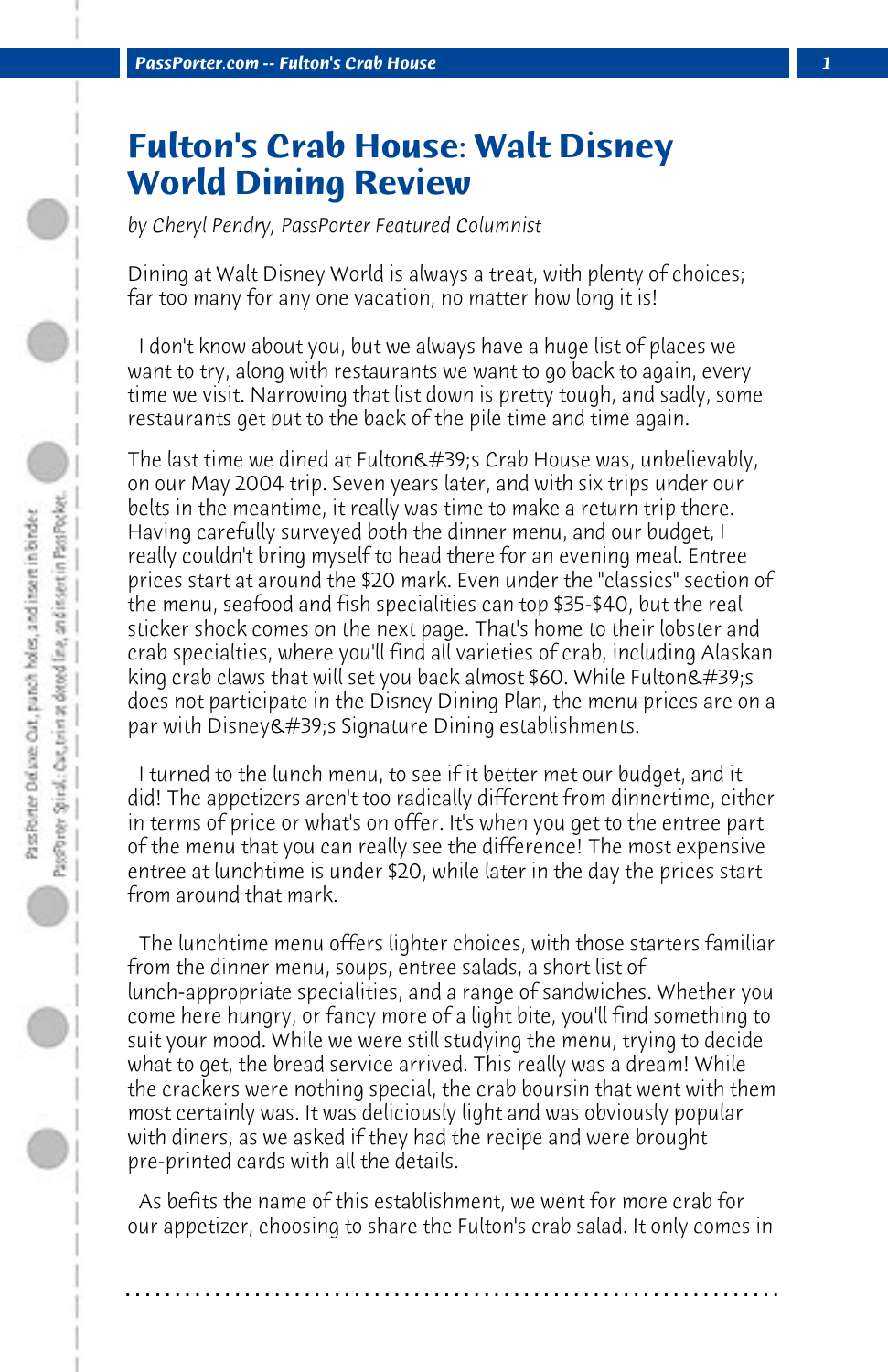an entree portion, but split between the two of us, it was a perfect size. Interestingly, in a very different move to what we've experienced in the past at the Hollywood Brown Derby, our server didn't mix it for us, but rather left us to do the honours ourselves.

 Other options to start your meal include blue crab cakes, Key West conch fritters, fresh oysters, and the seafood tower for two people, which did sound amazing, if only we'd had the appetite for it!

 When it comes to your main course, not everything on the menu is fish-related, which was good news for my meat-loving husband! He went for the baby back ribs, which he enjoyed, although they were apparently a bit spicy, something the menu neglected to mention. Other meat options include a sirloin burger, classic Caesar salad with chicken, or grilled chicken ciabatta.

 The bulk of the entree menu is dedicated to sandwiches, and I sampled the blue crab club sandwich. If you're sensing a theme here, you'd be right, and there was an ulterior motive to this choice, as it came with that beautiful crab boursin! I really couldn't fault the portion size, as the thing was huge, and was excellent value for money, which was a really pleasant surprise. If sandwiches aren't to your taste, then the fried seafood combination, fresh fish selection, fish and chips, fish tacos, or the chilled seafood trio may be more to your liking.

 As for desserts, by the time we got that far, we were far too full to even contemplate trying any, which says something for the portion sizes here.

 So what was the ambience like? Well, it's certainly one of the most beautiful settings anywhere on Disney property. The second you climb aboard, you find yourself on a lovely old riverboat, complete with dark wood panelling everywhere you look, which gives it a very exclusive feel.The dining area is bright and airy, although the dark wood feel continues, with boards decorated with three-dimensional replicas of the many fish that may be served up for you. That may be an issue for some people, but I was fascinated by them. Although I know a great deal about fish, I was still able to find many names that I'd never come across before.

 Wherever you sit here, you're going to have a good view, either of Downtown Disney or the lake outside. We were seated by a window looking across to the Rainforest Cafe and Cap'n Jack's Marina, so we were able to enjoy the sight of boats crossing to and fro outside.

 The whole restaurant has a wonderfully exclusive feel to it, but

**. . . . . . . . . . . . . . . . . . . . . . . . . . . . . . . . . . . . . . . . . . . . . . . . . . . . . . . . . . . . . . . . . .**